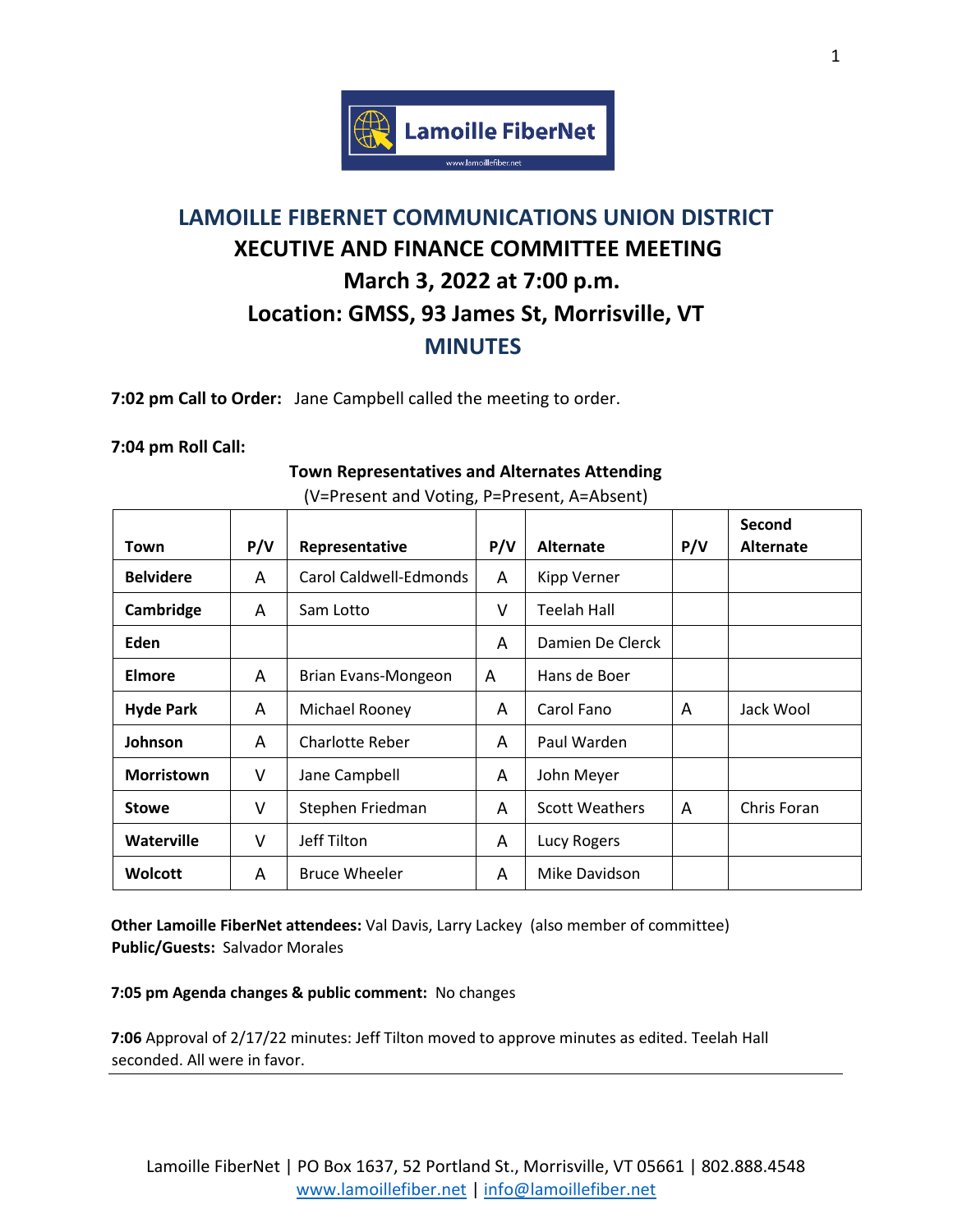**7:07 pm Consent Agenda**: Recent purchases are paying office rent and bookkeeper, bill from VT Dept of Labor (agenda change). Jeff Tilton moved to approve consent agenda; Stephen Friedman seconded. All were in favor.

**7:09 pm Bill from Vt Dept of Labor:** Jeff Tilton moved to approve the \$100 bill payment to VT Dept of Labor if needed. Teelah Hall seconded. All were in favor.

**7:10 pm Legal Counsel Consideration:** VCBB is looking for legal counsel due to their belief that the CUDs need better representation from law firms that have experience in the telecommunications space. Sean Kio reached out to a firm from D.C. and the retainer for that firm is \$5000. Val stated he believes that LFCUD should consider using that firm as well since NWCUD and LFCUD are working together. Anything below \$10,000 dollars does not require an RFP. Rob Fish said even if it does require an RFP, it would be waived due to the CUDs' partnership and the tight timeline. The rate for attorney Steve Coran is \$640/hour plus his legal assistant at \$400/hour. If senior level attorneys are needed, their rate is over \$1000/hour. The committee would like more information on the qualifications, background expertise of the firm Lerman Senter, other firms with the necessary expertise, tentative budget for scope of work, and they noted that the process needs to be documented.

**7:28 pm Budget timeline and use of funds:** The LFCUD currently has two grants and the responsibility to spend each one down by the end of June. Val has created an outline of how the funds will be spent. Currently there is \$57,219 that the CUD has not earned yet from the 2021 DPS preconstruction grant. Tilson will be paid approximately \$20,000-\$26,000. Also, Val has been looking into hiring a financial adviser. Also, Val brought up the need of a financial advisor for the CUD to act assist the CUD during the processes of financing when the time comes through commercial loans or bonding. Stephen Friedman responded that an RFP for a financial advisor (omnibus) is being developed by VCUDA which would be available to all the CUDs when they enter the bond market. Committee members asked Val to seek recommendations (e.g., from Burlington City Council) for financial advisors. Some of the grant funds that started on January 1, 2022, can be used for this process.

Val recommends that the CUD may need a business plan to meet the RFP requirements that VCBB set. Val will double check to see if a business plan is needed to meet those requirements. Val mentioned that LFCUD may need to pay NRTC another \$25,000-30,000 to do the high level design work again. Kevin from NRTC suggested that NRTC should not charge LFCUD anything for their work done to this point. The reasoning is due to missed deadlines and the model that NRTC did create was recycled and used with Northwest and NEK. The committee noted the need to document the process used to select NRTC and also the working relationship. Val will distribute VCBB's example of a business plan to the committee. Larry Lackey asked for Val to double check with NRTC or other CUDs with partners, about their executable project plan and if it covers the business plan. Val will determine if LFCUD's detailed design will meet the RFP threshold. The LFCUD is on track to spend the grant budgets down by June  $30<sup>th</sup>$ . LFCUD is following the federal deadlines for both grants. The money from the grants cannot begiven back and must be spent. The USDA grant will be depleted by continuing to use them for payroll.